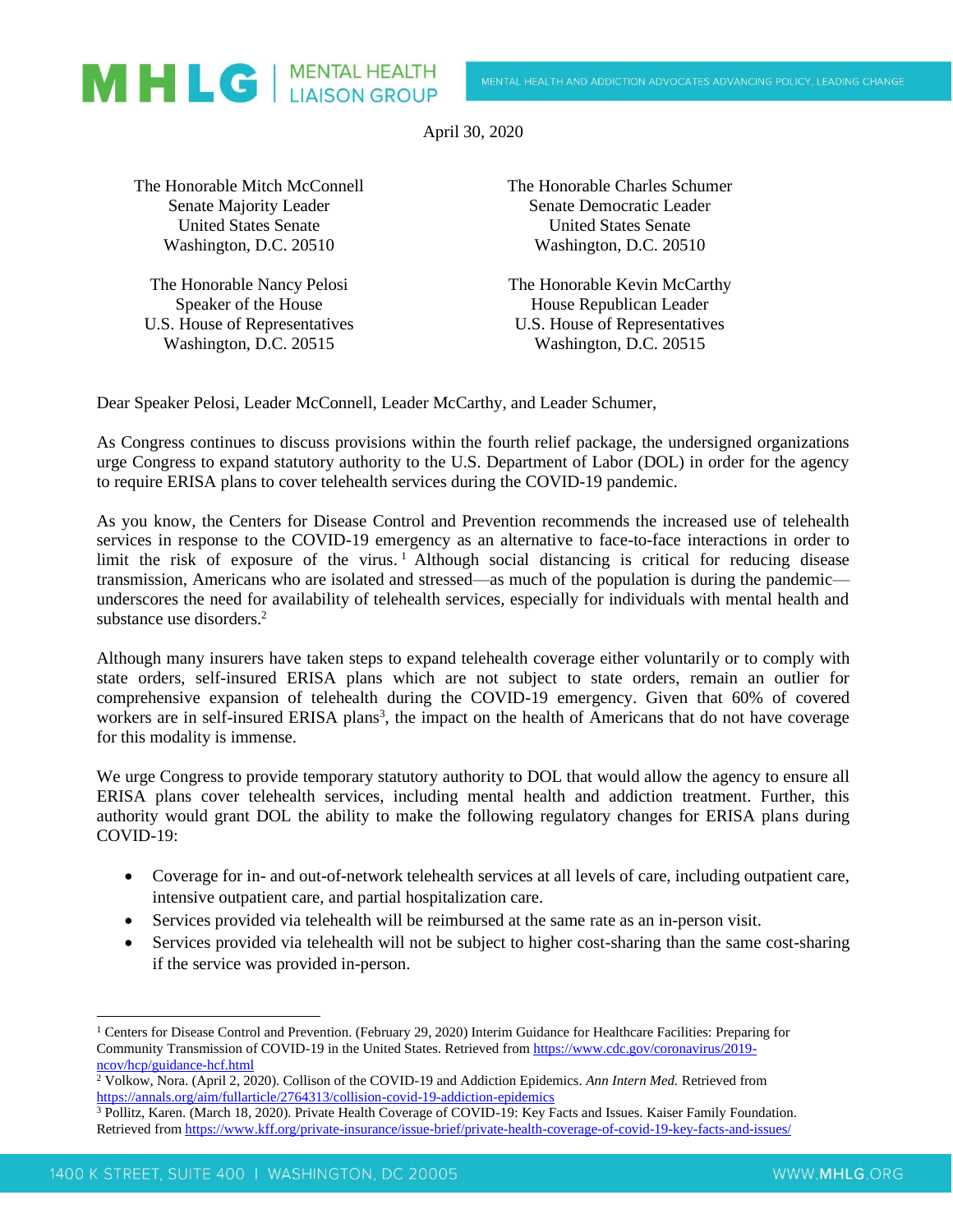## MHLG | MENTAL HEALTH

We thank you for your efforts to safeguard Americans' access and coverage for critical health services during this national emergency. We look forward to continuing to work with each of you to address the health care needs across the nation.

Sincerely,

| 2020 Mom                                                                                |
|-----------------------------------------------------------------------------------------|
| American Art Therapy Association                                                        |
| American Association for Marriage and Family Therapy                                    |
| American Association for Psychoanalysis in Clinical Social Work                         |
| American Association of Child and Adolescent Psychiatry                                 |
| American Association of Suicidology                                                     |
| American Association on Health and Disability                                           |
| <b>American Counseling Association</b>                                                  |
| <b>American Dance Therapy Association</b>                                               |
| American Foundation for Suicide Prevention                                              |
| American Group Psychotherapy Association                                                |
| American Mental Health Counselors Association                                           |
| American Occupational Therapy Association                                               |
| American Psychoanalytic Association                                                     |
| <b>Association for Ambulatory Healthcare</b>                                            |
| Centerstone                                                                             |
| Children and Adults with Attention-Deficit/Hyperactivity Disorder                       |
| <b>Clinical Social Work Association</b>                                                 |
| College of Psychiatric and Neurologic Pharmacists                                       |
| Confederation of Independent Psychoanalytic Societies                                   |
| Depression and Bipolar Support Alliance                                                 |
| Eating Disorders Coalition for Research, Policy & Action                                |
| Global Alliance for Behavioral Health and Social Justice                                |
| International OCD Foundation                                                            |
| The Jewish Federations of North America                                                 |
| <b>Mental Health America</b>                                                            |
| NAADAC, the Association for Addiction Professionals                                     |
| <b>National Alliance for Mental Illness</b>                                             |
| National Association for Rural Mental Health                                            |
| National Association of County Behavioral Health and Developmental Disability Directors |